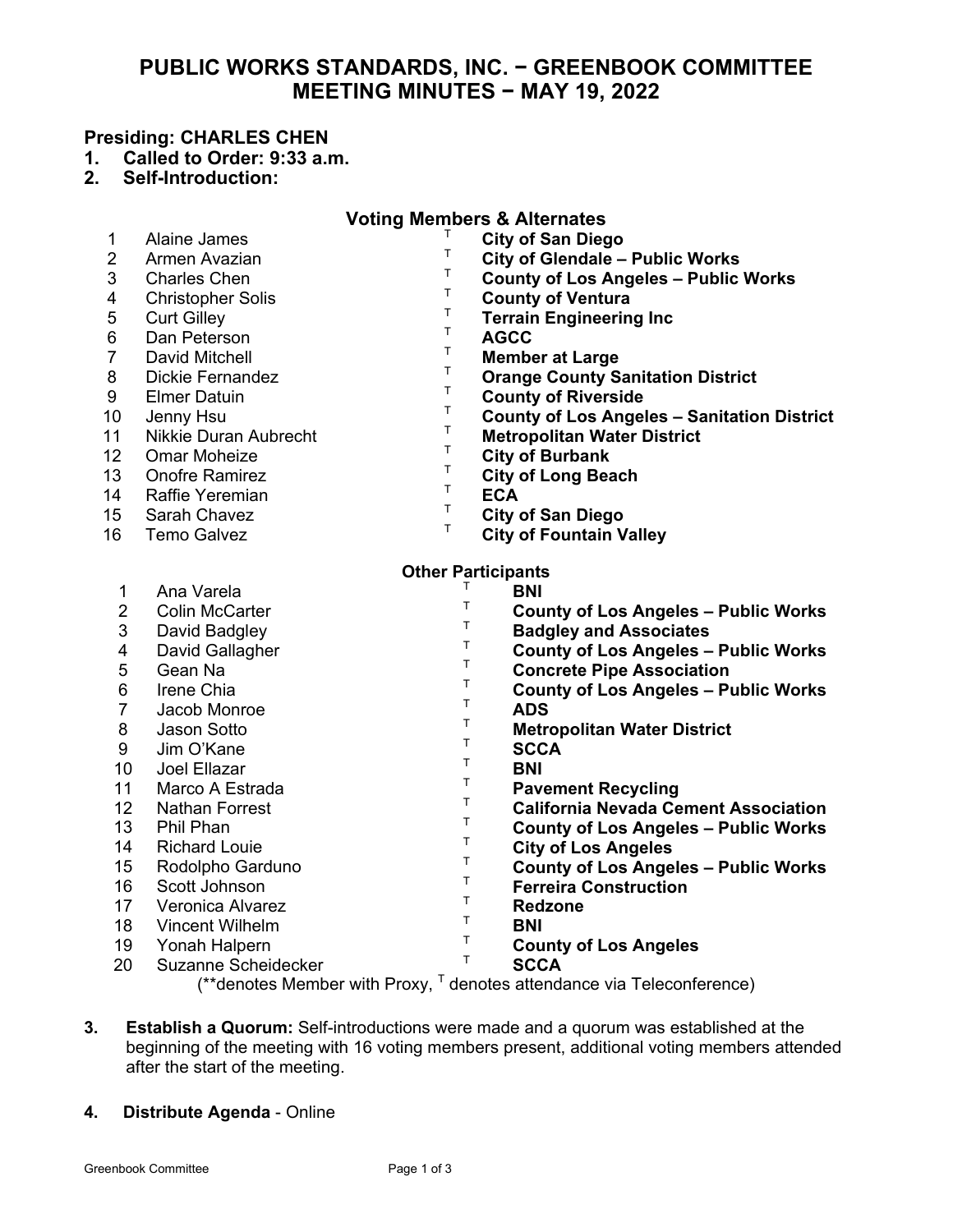## **5. Approval of Minutes:** April 19, 2022 minutes approved

# **6. Correspondence:**

- Change No. 322 SM assigned to Portland Limestone Cement, revision to 210-1.2.5.
- City of Long Beach Standard Plan140 Microtrenching received from Onofre Ramirez to share with the committee.

## **7. Old Business:** NONE

## **8. New Business:**

- **a) APWA Co-Chairman's Report**: David Badgley reported that the 2022 Greenbook Seminar went well, with good attendance. Participation from Erik Updyke, Gean Na, and Nathan Forrest brought a high level of expertise to the presentation. David presented on Section 500 and Keegan Fahey did an excellent job on how to write specifications. Gean Na suggested to create a subcommittee or group to make sure the seminar continues to go off successfully in the future.
- **b) Secretary's Report:** No Report.
- **c) Vice Chair Communication Report**: No Report.
- **d) Vice Chair Editorial Report:** No Report.

## *Greenbook Subcommittees:*

**e) Surface Materials and Methods Subcommittee Report:** Nathan Forrest reported that the subcommittee met on May 17<sup>th</sup> and reviewed the change log amendments and task force rosters.

## The **Geosynthetics task force -**

 $\triangleright$  did not meet and are looking for more participants in this subcommittee.

### The **asphalt task force -**

- $\triangleright$  voted on the proposed changes for 315SM which will be moved up to the Surface Committee for review and approval.
- $\triangleright$  Nathan Forrest reported that most of the meeting was devoted to a presentation from Dave Avers of CalAPA regarding the superpave process.

#### The **concrete ad hoc task force –**

- $\triangleright$  Is meeting right after today's Greenbook meeting.
- They are still working on Change 304 SM.
- $\triangleright$  Change 314 is going to editorial.
- **f) Underground Materials and Methods Subcommittee Report:** Gean Na reported that they met on Tuesday of this week (May17), and had good attendance with a mixture of industry and agency.
	- $\triangleright$  Change 284 (Part 5), is still work in progress. Target is to get one complete document by the end of the month.
	- $\triangleright$  Change 318 (Composite Frame and Cover for Maintenance Forms), will be emailed to subcommittee and uploaded to Microsoft Teams allowing for comments to one main document.
	- $\triangleright$  Change 321 (the Pickle Jar Test), will have minor update and then will be placed on hold in next June meeting.

## **g) Standard Plans Subcommittee Report:** NO REPORT

- Micro trenching is still on agenda.
- **h) General Provisions Subcommittee Report:** Potential meeting scheduled after receipt of suggested changes and expected to share with Greenbook committee next month.